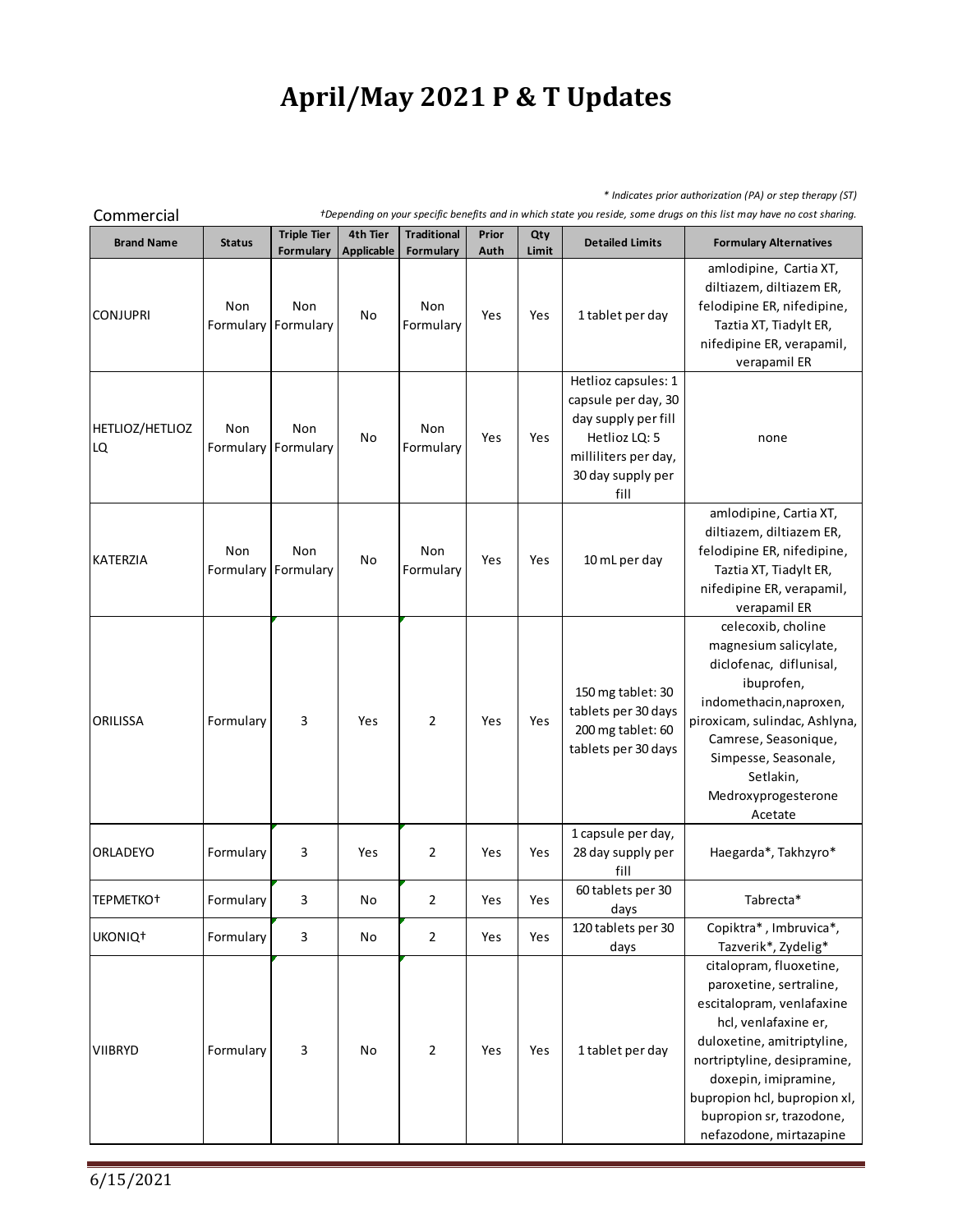*\* Indicates prior authorization (PA) or step therapy (ST)*

and in

| Commercial (cont.)  |                            | +Depending on your specific benefits and in which state you reside, some drugs on this list may have no cost sharing. |                        |                                 |               |              |                                                                                                                                                                                    |                                                                                                                                                                                                                                                                                    |  |
|---------------------|----------------------------|-----------------------------------------------------------------------------------------------------------------------|------------------------|---------------------------------|---------------|--------------|------------------------------------------------------------------------------------------------------------------------------------------------------------------------------------|------------------------------------------------------------------------------------------------------------------------------------------------------------------------------------------------------------------------------------------------------------------------------------|--|
| <b>Brand Name</b>   | <b>Status</b>              | <b>Triple Tier</b><br>Formulary                                                                                       | 4th Tier<br>Applicable | <b>Traditional</b><br>Formulary | Prior<br>Auth | Qty<br>Limit | <b>Detailed Limits</b>                                                                                                                                                             | <b>Formulary Alternatives</b>                                                                                                                                                                                                                                                      |  |
| <b>WINLEVI</b>      | Non<br>Formulary Formulary | Non                                                                                                                   | No                     | Non<br>Formulary                | Yes           | No           |                                                                                                                                                                                    | adapalene, adapalene-<br>benzoyl peroxide, Avita,<br>tazarotene 0.1% cream,<br>isotretinoin*, tretinoin*                                                                                                                                                                           |  |
| <b>XOLAIR</b>       | Formulary                  | 3                                                                                                                     | Yes                    | $\overline{2}$                  | Yes           | Yes          | asthma: 75 mg<br>syringe: 5 mL per 28<br>days, 150 mg<br>syringe: 4 mL per 28<br>days<br>chronic idiopathic<br>urticaria: 2 mL per<br>28 days<br>nasal polyps: 8 mL<br>per 28 days | asthma:<br>fluticasone/salmeterol, Breo<br>Ellipta, Dulera, Asmanex,<br>Flovent, Pulmicort Flexhaler<br>chronic idiopathic urticaria:<br>montelukast, hydroxyzine,<br>doxepin<br>nasal polyps: fluticasone<br>nasal spray, mometasone<br>nasal spray, triamcinolone<br>nasal spray |  |
| XTANDI <sup>+</sup> | Formulary                  | 3                                                                                                                     | No                     | $\overline{2}$                  | Yes           | Yes          | 40 mg tablets or<br>capsules: 4 tablets<br>per day, 30 day<br>supply per fill<br>80 mg tablets: 4<br>tablets per day, 30<br>day supply per fill                                    | abiraterone acetate*, Yonsa*,<br>Zytiga*                                                                                                                                                                                                                                           |  |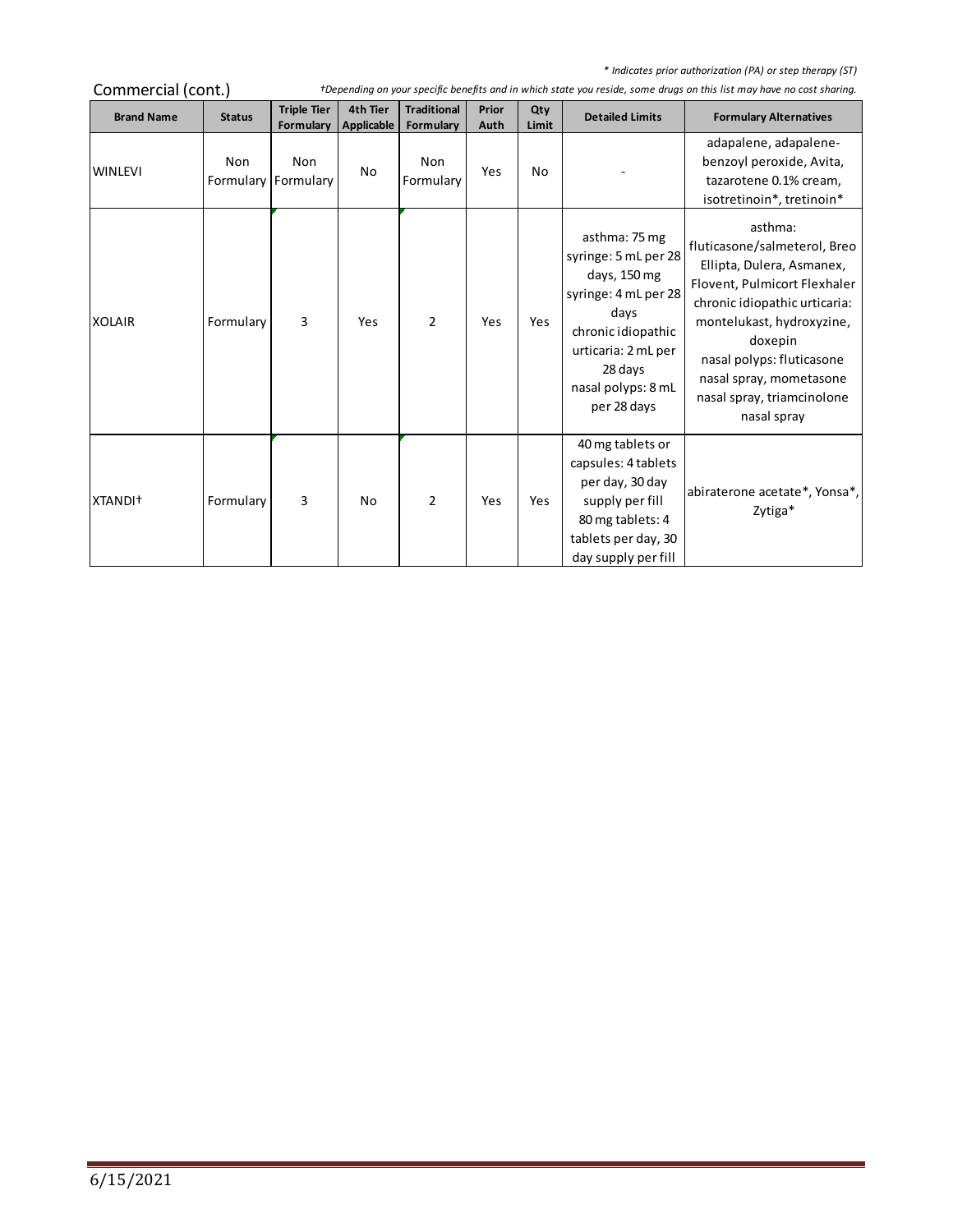CHIP *\* Indicates prior authorization (PA) or step therapy (ST)*

 $\sim$ 

| <b>Brand Name</b>  | <b>Status</b>    | <b>Tier</b>      | Prior<br>Auth | Qty<br>Limit | <b>Detailed Limits</b>                                                                                                                                                    | <b>Formulary Alternatives</b>                                                                                                                                                                                                                                                    |
|--------------------|------------------|------------------|---------------|--------------|---------------------------------------------------------------------------------------------------------------------------------------------------------------------------|----------------------------------------------------------------------------------------------------------------------------------------------------------------------------------------------------------------------------------------------------------------------------------|
| <b>CONJUPRI</b>    | Non<br>Formulary | Non<br>Formulary | Yes           | Yes          | 1 tablet per day                                                                                                                                                          | amlodipine, Cartia XT, diltiazem,<br>diltiazem ER, felodipine ER, nifedipine,<br>Taztia XT, Tiadylt ER, nifedipine ER,<br>verapamil, verapamil ER                                                                                                                                |
| HETLIOZ/HETLIOZ LQ | Non<br>Formulary | Non<br>Formulary | Yes           | Yes          | Hetlioz capsules: 1<br>capsule per day, 30 day<br>supply per fill<br>Hetlioz LQ: 5 milliliters<br>per day, 30 day supply per<br>fill                                      | none                                                                                                                                                                                                                                                                             |
| KATERZIA           | Non<br>Formulary | Non<br>Formulary | Yes           | Yes          | 10 mL per day                                                                                                                                                             | amlodipine, Cartia XT, diltiazem,<br>diltiazem ER, felodipine ER, nifedipine,<br>Taztia XT, Tiadylt ER, nifedipine ER,<br>verapamil, verapamil ER                                                                                                                                |
| ORILISSA           | Formulary        | 2                | Yes           | Yes          | 150 mg tablet: 30 tablets<br>per 30 days<br>200 mg tablet: 60 tablets<br>per 30 days                                                                                      | celecoxib, choline magnesium salicylate,<br>diclofenac, diflunisal, ibuprofen,<br>indomethacin, naproxen, piroxicam,<br>sulindac, Ashlyna, Camrese, Seasonique,<br>Simpesse, Seasonale, Setlakin,<br>Medroxyprogesterone Acetate                                                 |
| ORLADEYO           | Formulary        | 2                | Yes           | Yes          | 1 capsule per day, 28 day<br>supply per fill                                                                                                                              | Haegarda*, Takhzyro*                                                                                                                                                                                                                                                             |
| <b>TEPMETKO</b>    | Formulary        | $\overline{2}$   | Yes           | Yes          | 60 tablets per 30 days                                                                                                                                                    | Tabrecta*                                                                                                                                                                                                                                                                        |
| <b>UKONIQ</b>      | Formulary        | 2                | Yes           | Yes          | 120 tablets per 30 days                                                                                                                                                   | Copiktra*, Imbruvica*, Tazverik*,<br>Zydelig*                                                                                                                                                                                                                                    |
| <b>VIIBRYD</b>     | Formulary        | 2                | Yes           | Yes          | 1 tablet per day                                                                                                                                                          | citalopram, fluoxetine, paroxetine,<br>sertraline, escitalopram, venlafaxine hcl,<br>venlafaxine er, duloxetine,<br>amitriptyline, nortriptyline,<br>desipramine, doxepin, imipramine,<br>bupropion hcl, bupropion xl, bupropion<br>sr, trazodone, nefazodone, mirtazapine       |
| <b>WINLEVI</b>     | Non<br>Formulary | Non<br>Formulary | Yes           | No           |                                                                                                                                                                           | adapalene, adapalene-benzoyl<br>peroxide, Avita, tazarotene 0.1% cream,<br>isotretinoin*, tretinoin*                                                                                                                                                                             |
| <b>XOLAIR</b>      | Formulary        | 2                | Yes           | Yes          | asthma: 75 mg syringe: 5<br>mL per 28 days, 150 mg<br>syringe: 4 mL per 28 days<br>chronic idiopathic<br>urticaria: 2 mL per 28 days<br>nasal polyps: 8 mL per 28<br>days | asthma: fluticasone/salmeterol, Breo<br>Ellipta, Dulera, Asmanex, Flovent,<br><b>Pulmicort Flexhaler</b><br>chronic idiopathic urticaria: montelukast,<br>hydroxyzine, doxepin<br>nasal polyps: fluticasone nasal spray,<br>mometasone nasal spray, triamcinolone<br>nasal spray |
| <b>XTANDI</b>      | Formulary        | 2                | Yes           | Yes          | 40 mg tablets or capsules:<br>4 tablets per day, 30 day<br>supply per fill<br>80 mg tablets: 4 tablets<br>per day, 30 day supply per<br>fill                              | abiraterone acetate*, Yonsa*, Zytiga*                                                                                                                                                                                                                                            |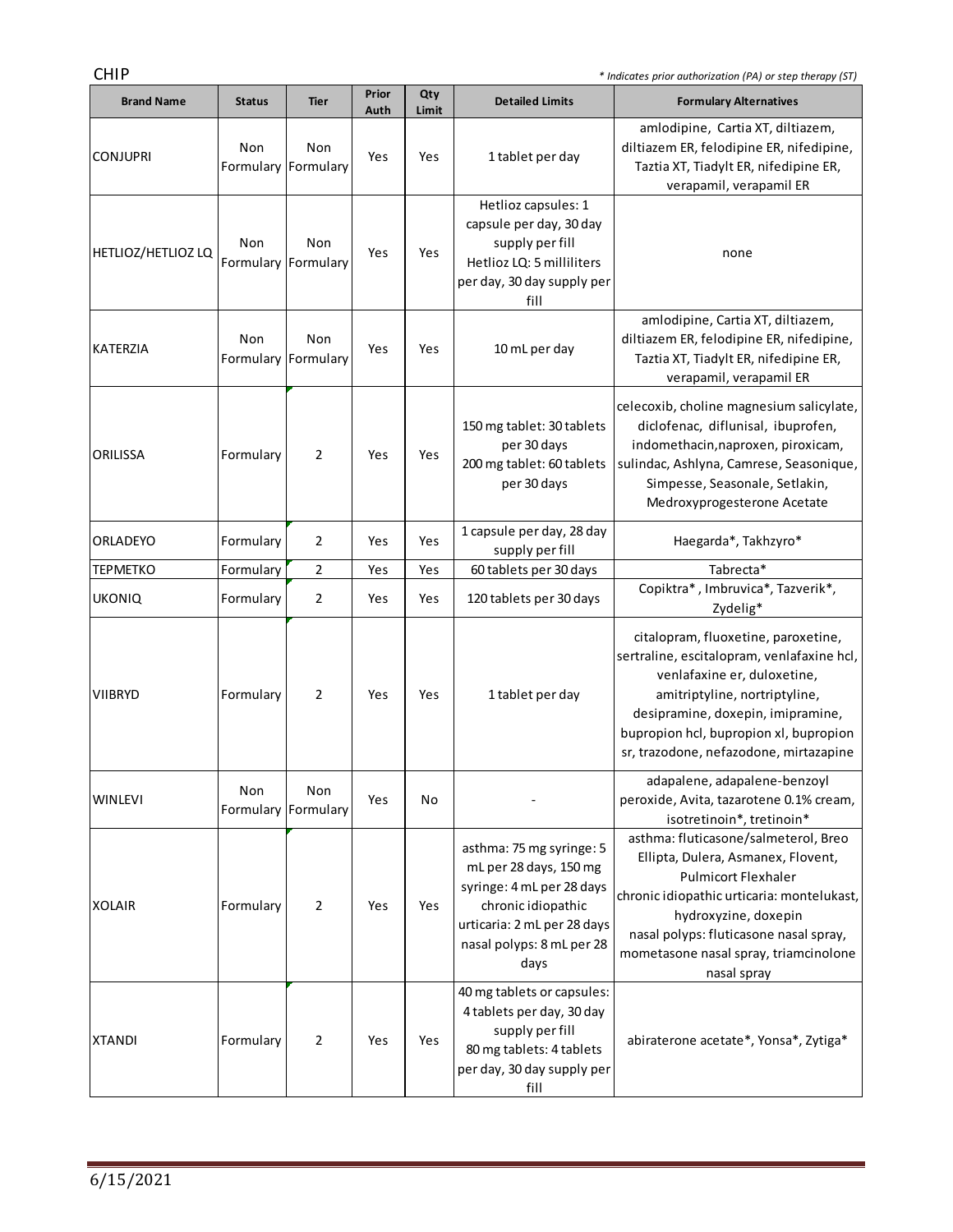*\* Indicates prior authorization (PA) or step therapy (ST)*

 $\sim$ 

| <b>Brand Name</b>         | <b>Status</b>    | \$0 Deductible<br>Formulary | <b>Standard</b><br>Formulary | Prior<br>Auth | Qty<br>Limit | <b>Detailed Limits</b>                                                                                                         | <b>Formulary Alternative(s)</b>                                                                                                                                                            |
|---------------------------|------------------|-----------------------------|------------------------------|---------------|--------------|--------------------------------------------------------------------------------------------------------------------------------|--------------------------------------------------------------------------------------------------------------------------------------------------------------------------------------------|
| <b>CONJUPRI</b>           | Non<br>Formulary |                             |                              |               |              |                                                                                                                                | amlodipine, verapamil, nifedipine<br>ER, diltiazem, diltiazem ER,<br>felodipine, isradipine, nicardipine,<br>nisoldipine                                                                   |
| <b>DARZALEX</b><br>FASPRO | Formulary        | Specialty                   | 25%<br>coinsurance           | Yes           | Yes          | $2.15$ ml/day                                                                                                                  | Revlimid*/**, Ninlaro*/**<br>Pomalyst*/**                                                                                                                                                  |
| KATERZIA                  | Non<br>Formulary |                             |                              |               |              |                                                                                                                                | amlodipine, verapamil, nifedipine<br>ER, diltiazem, diltiazem ER,<br>felodipine, isradipine, nicardipine,<br>nisoldipine                                                                   |
| MARGENZA                  | Formulary        | Specialty                   | 25%<br>coinsurance           | Yes           | No           |                                                                                                                                | Herceptin*, Herceptin Hylecta,<br>Herzuma*, Enhertu*, Kadcyla*,<br>Kanjinti*, Nerlynx*, Ogivri*,<br>Ontruzant, Perjeta, Phesgo,<br>Trazimera, Tykerb*                                      |
| <b>ORLADEYO</b>           | Formulary        | Specialty                   | 25%<br>coinsurance           | Yes           | Yes          | 1 capsule/day                                                                                                                  | Cinryze*, Haegarda*, Takhzyro*/**                                                                                                                                                          |
| <b>OXLUMO</b>             | Formulary        | Specialty                   | 25%<br>coinsurance           | Yes           | No           |                                                                                                                                | None                                                                                                                                                                                       |
| <b>PEPAXTO</b>            | Formulary        | Specialty                   | 25%<br>coinsurance           | Yes           | No           |                                                                                                                                | Revlimid*/**, Pomalyst*/**,<br>Velcade*, Kyprolis*, Ninlaro*/**<br>Darzalex*, Empliciti*, Farydak*/**,<br>Xpovio*/**, Blenrep*/**, Sarclisa*                                               |
| <b>PHESGO</b>             | Formulary        | Specialty                   | 25%<br>coinsurance           | No            | Yes          | Phesgo 12,000 mg -600<br>mg-30,000 units: 15 mL<br>per 21 days;<br>Phesgo 600 mg -600 mg<br>20,000 units: 10 mL per<br>21 days |                                                                                                                                                                                            |
| <b>TEPMETKO</b>           | Formulary        | Specialty                   | 25%<br>coinsurance           | Yes           | Yes          | 2 tablets/day                                                                                                                  | Tabrecta*                                                                                                                                                                                  |
| <b>UKONIQ</b>             | Formulary        | Specialty                   | 25%<br>coinsurance           | Yes           | Yes          | 4 tablets/day                                                                                                                  | Aliqopa*/**, Copiktra*/**,<br>Zydelig*/**, Imbruvica*/**                                                                                                                                   |
| <b>WINLEVI</b>            | Non<br>Formulary |                             |                              |               |              |                                                                                                                                | Isotretinoin, Adapalene<br>gel/cream, tazarotene, tretinoin*,<br>clindamycin, erythromycin,<br>clindamycin and benzoyl peroxide,<br>erythromycin and benzoyl<br>peroxide gel, tetracycline |